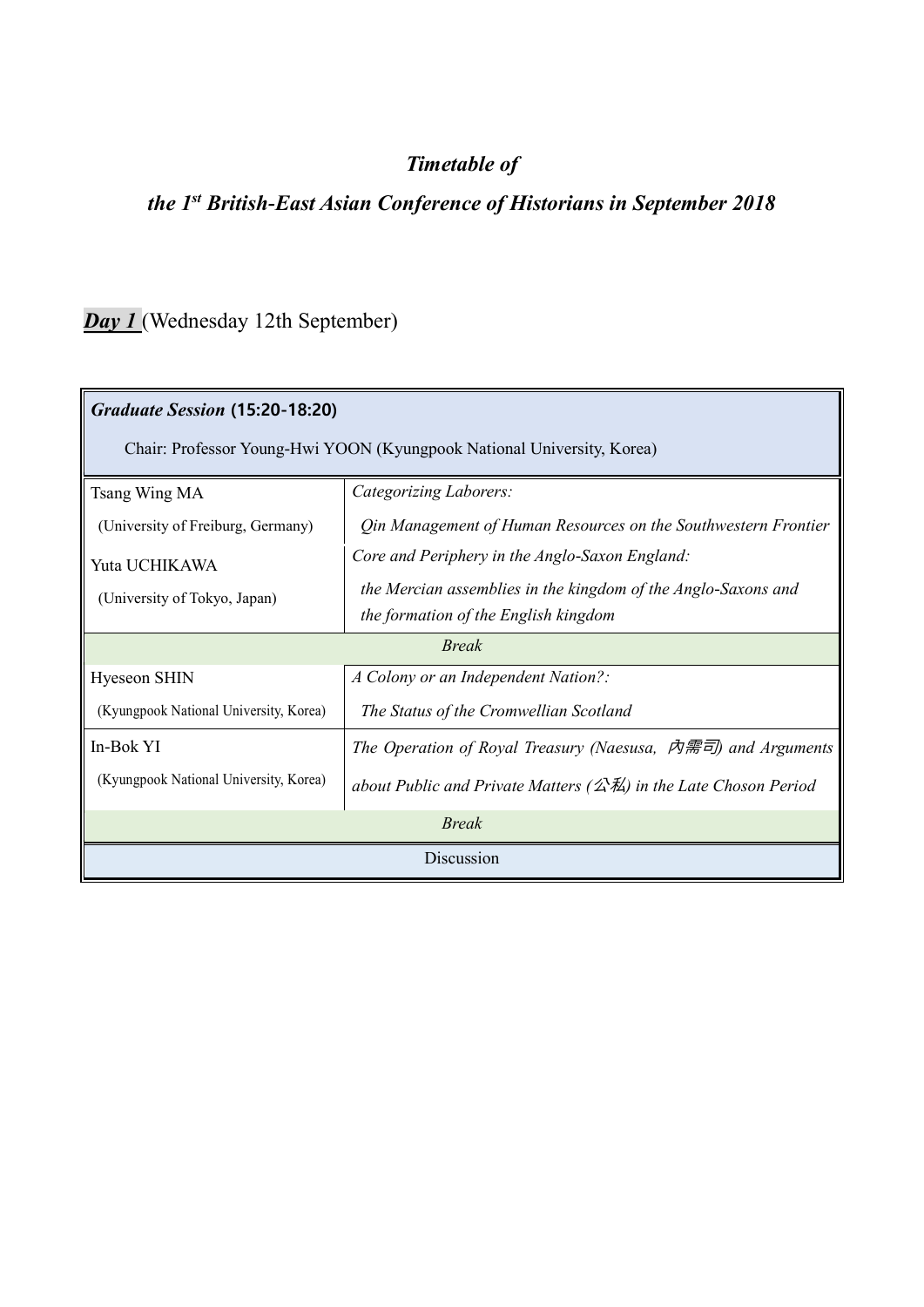## *Day 2* (Thursday 13th September)

| <b>Opening Remarks</b>                                                         | <b>BK</b> Project Team Leader                                                                                   |  |
|--------------------------------------------------------------------------------|-----------------------------------------------------------------------------------------------------------------|--|
| $(10:00 - 10:15)$                                                              | President of the Korean Society of British History                                                              |  |
| <b>Plenary Speech One</b>                                                      | Professor Hirokazu TSURUSHIMA (Kumamoto University, Japan)                                                      |  |
| $(10:15 - 11:15)$                                                              | The Core-Periphery relationship of Medieval Britain                                                             |  |
|                                                                                |                                                                                                                 |  |
| Session 1: Core and Periphery as Historical Theory (11:30 - 13:15)             |                                                                                                                 |  |
| Chair: Dr. Young-ju JUNG (Pusan National University, Korea)                    |                                                                                                                 |  |
| Professor Joanna INNES                                                         |                                                                                                                 |  |
| (University of Oxford, UK)                                                     | Core, periphery and historical discourse                                                                        |  |
| Professor Shigeru AKITA                                                        | Beyond , the Core-Periphery' framework:                                                                         |  |
| (Osaka University, Japan)                                                      | Reinterpretation of the Modern World-System from Asian Perspectives                                             |  |
| Professor Young-Hwi YOON                                                       | Rethinking the Framework of 'the Core-Periphery':                                                               |  |
| (Kyungpook National University, Korea)                                         | The Multi-centres of the Transatlantic Slave Trade                                                              |  |
|                                                                                | Lunch (13:15-14:30)                                                                                             |  |
| <b>Session 2: Core and Periphery in Medieval British History (14:30-15:45)</b> |                                                                                                                 |  |
|                                                                                | Chair: Professor Joong-lak KIM (Kyungpook National University, Korea)                                           |  |
| Dr. Sang-Dong LEE                                                              | The Formation of Scottish national identity in the 14th century:                                                |  |
| (Sungkyunkwan University, Korea)                                               | concerning the Irish Identity                                                                                   |  |
| Professor Mio UENO<br>(Otsuma Women's University, Japan)                       | Aliens in Late Medieval London                                                                                  |  |
|                                                                                | Session 3: Core and Periphery in Early Modern British History (16:00-17:45)                                     |  |
| Chair: Professor Jun IWAI (Shizuoka University, Japan)                         |                                                                                                                 |  |
| Professor Tadashi YAMAMOTO                                                     | Tudor's twin 'Reformations' in Ireland and the 'Pale':                                                          |  |
| (Osaka University of Economics, Japan)                                         | 'Semi-Periphery' in the early modern English / British state                                                    |  |
| Professor Stephen TAYLOR                                                       | Centre and periphery in the Church of England in the seventeenth                                                |  |
| (Durham University, UK)                                                        | and eighteenth centuries                                                                                        |  |
| Professor Paul TONKS                                                           | <b>From Global Periphery to Commercial Centre:</b>                                                              |  |
| (Yonsei University, Korea)                                                     | An Eighteenth-Century Scottish Historian and Political Economist<br>on British Union, Empire and Naturalization |  |
| Reception                                                                      |                                                                                                                 |  |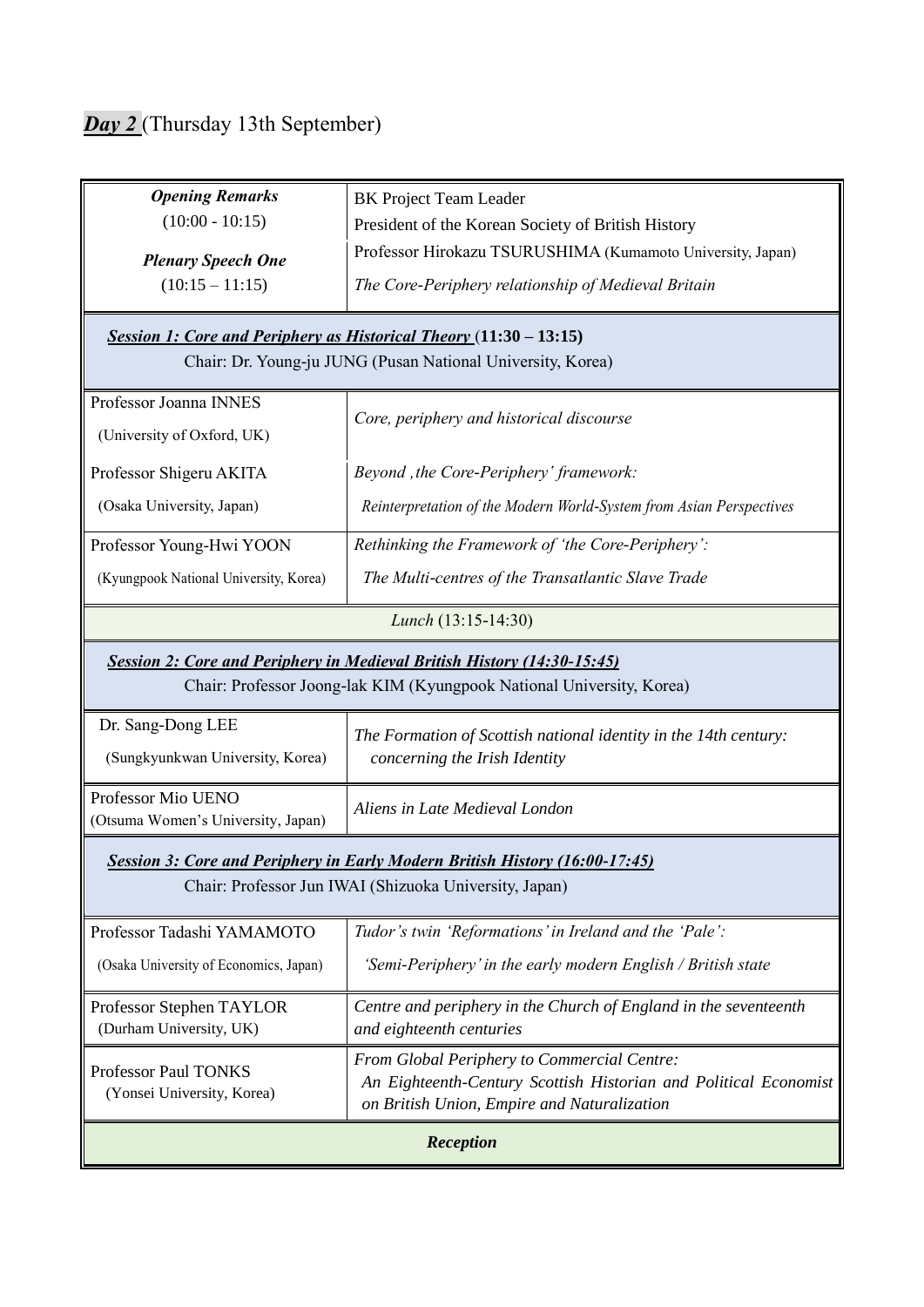### *Day 3* (Friday 14th September)

| <b>Plenary Speech Two</b><br>$(10:00 - 11:10)$                                                     | Professor Young-Suk LEE (Gwangju University, Korea)<br>Japan and Korea: An English Visitor's View on Two Countries in<br>the Late Victorian Age                                                      |  |
|----------------------------------------------------------------------------------------------------|------------------------------------------------------------------------------------------------------------------------------------------------------------------------------------------------------|--|
| Session 4: Core and Periphery in British-Asian History (11:15 - 13:10)                             |                                                                                                                                                                                                      |  |
| Chair: Professor Sang-soo KIM (Hankook University of Foreign Studies, Korea)                       |                                                                                                                                                                                                      |  |
| Professor Kate SMITH<br>(University of Birmingham, UK)                                             | The East India Company at Home in the British Country House,<br>1757-1857                                                                                                                            |  |
| Professor Tomotaka KAWAMURA<br>(University of Tokyo, Japan)                                        | A Pattern of , Imperial Teleconnection' between Bombay, Hong Kong<br>and London: The Foundation of the Hong Kong and Shanghai<br><b>Banking Corporation (1864-67)</b>                                |  |
| Professor Heasim SUL<br>(Yonsei University, Korea)                                                 | The Images of Britain as Appeared in Korean newspapers, 1920-<br>1999:<br>Consumption and Material culture                                                                                           |  |
|                                                                                                    | <i>Lunch</i> $(13:00-14:10)$                                                                                                                                                                         |  |
| <b>Session 5: Core and Periphery in East Asian Histories (14:10-15:55)</b>                         |                                                                                                                                                                                                      |  |
| Chair: Professor Baek-yung KIM (Kwangwoon University, Korea)                                       |                                                                                                                                                                                                      |  |
| Dr. Jong-Ho KIM<br>(Seoul National University, Korea)                                              | Struggle for Survival of Chinese Capitalists during the Japanese<br>Occupation, 1942-1945: OCBC(Oversea-Chinese Banking Corporation)'s<br>business network and its adaptation to Japanese Occupation |  |
| Professor Ming Chiu LAI<br>(Chinese University of Hong Kong, China)                                | The Governance of a Han Local Administration as Seen from the<br>Archives Excavated in the Wuyi Square of Changsha, Hunan                                                                            |  |
| Professor Shinji YAMAUCHI<br>(Kobe Women's University, Japan)                                      | Japanese Sulfur and East Asia during the 11-16th Centuries                                                                                                                                           |  |
|                                                                                                    | Session 3: Core and Periphery in the History of the non-Asian British Empire (16:15-18:00)                                                                                                           |  |
| Chair: Dr. Woonok YEOM (Korea University, Korea)                                                   |                                                                                                                                                                                                      |  |
| Professor Daeryoon KIM<br>Gyeongbuk<br>(Daegu<br>Institute<br>οf<br>Science and Technology, Korea) | Mercantilism, still a useful concept for British imperial history?                                                                                                                                   |  |
| Professor Mahito TAKEUCHI<br>(Nihon University, Japan)                                             | The British world-system and the labour-and-firearms traffic in<br>Africa and the southwest Pacific                                                                                                  |  |
| Professor Richard HUZZEY<br>(Durham University, UK)                                                | Colonial subjects, petitioning, and the peripheralisation of empire, c.<br>1780-1918                                                                                                                 |  |
| <b>Optional Tour</b>                                                                               |                                                                                                                                                                                                      |  |